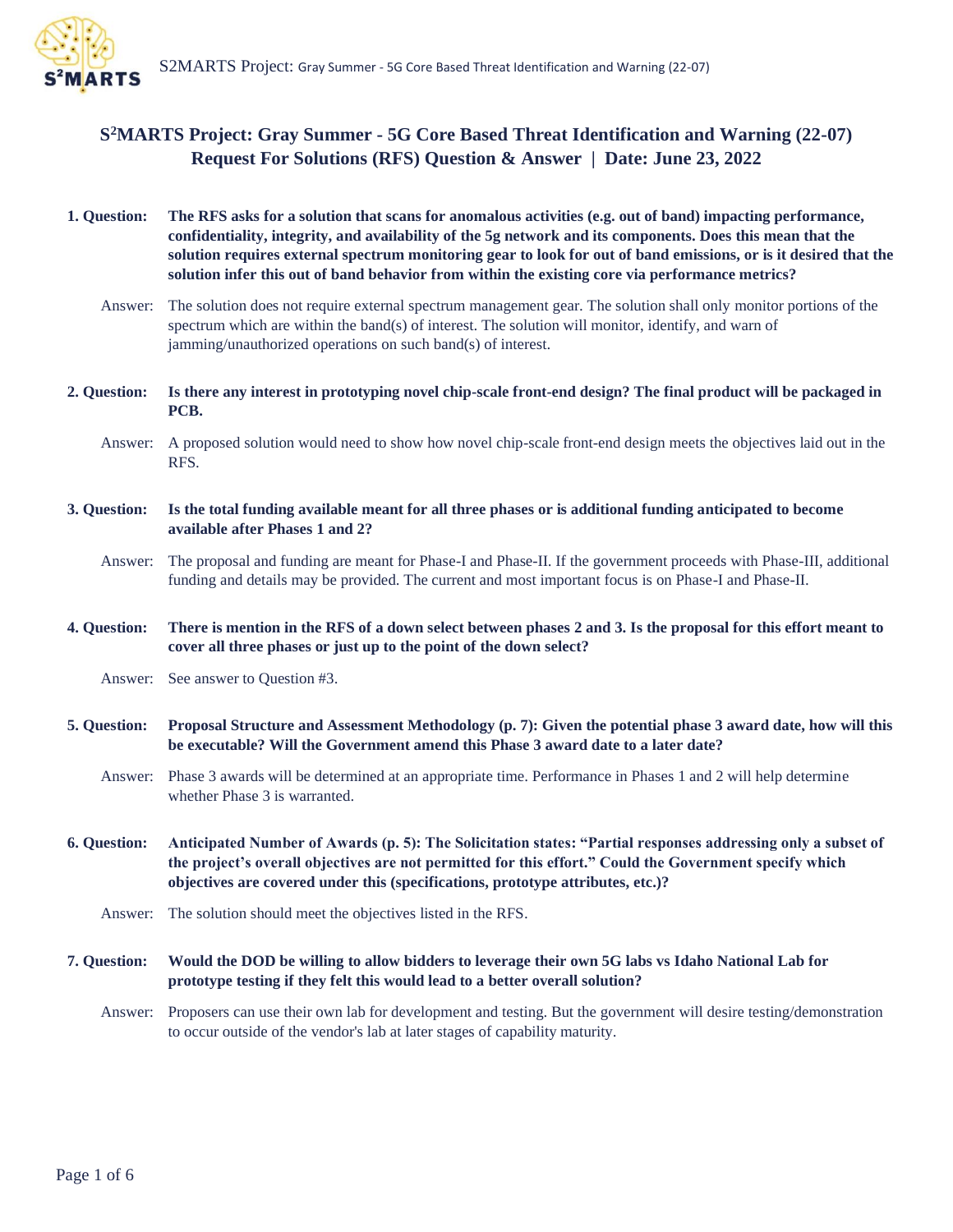

## **8. Question: Is the govt looking for demonstration of what capabilities existing wireless service providers have related to Core Based Threat Identification and Warning?"**

Answer: The government seeks a solution that meets the objectives in the RFS, not a demonstration of existing capabilities. If a proposer believes existing capabilities fully meet the objectives, the proposer may offer that as a solution.

#### **9. Question: Is the govt looking for how such capabilities will be implemented in a govt owned and operated Wireless (4G/5G) network?**

Answer: This network may be either government or commercial; both are equally important. The proposal should articulate one (or more) relevant networks on which the solution will be demonstrate. Showing relevance to DoD use cases should be the focus.

#### **10. Question: What needs to be demonstrated at the govt Idaho Lab? Please provide clarification.**

- Answer: The performer will conduct a Demonstration of the prototype on a DoD selected range facility, during which the prototype's capabilities must be successfully demonstrated.  Provide capability at the Core to reduce risk of information exploitation throughout the network. It should be assumed the Core and associated network are operated by a cooperative entity allowing for network appliance additions and modifications that do not otherwise negatively affect network performance or operations. In conjunction with the Network Management System, the requested prototype continually scans authorized network elements (servers, routers, controllers, base stations, UEs, etc.) for degraded services and anomalous behavior such as security breaches, unauthorized network access, equipment compromise, etc. Scan network for unauthorized network elements and provide capability to shut-down or isolate equipment. Provide a graphical user interface and security dashboard which displays the security posture of the network and alert anomalous behaviors that might compromise the security of the network to the operator. The dashboard should provide the operator with enough information pertinent to DoDs specified missions and provide insight to take actions in response to perceived threats.
- **11. Question: Section C of the RFS mentions both "... Performers are not required to possess an active facility clearance" but "must state or demonstrate ... their ability to meet the facility/personnel security clearance requirements". Must the prime contractor themselves be required to do this, or can the classified facilities and personnel be entirely provided by a subcontractor?** 
	- Answer: Awardees/Prototype Level Performers are not required to possess an active facility clearance to perform in support of the subject project. Phase 1 and 2 may be conducted at any classification level, including unclassified.  Performers interested in a Phase 3 award must obtain the appropriate clearance prior to the start of Phase 3.

### **12. Question: RFS Reference: Section B, Sub-section 3 Question: Will our capabilities installed in the testbed have access to unencrypted control-plane and user-plane traffic?**

Answer: When installed in the testbed, the solution may assume it is the network operator and therefore has capabilities available to the network operator. For example, the network operator would have access to credentials/keys for any control plane traffic the network operator chooses to encrypt. Similarly, the network operator would have access to any credentials/keys it may use to encrypt user-plane traffic. The solution is run by the network operator and therefore has access to those same credentials/keys. However, the solution is responsible for determining how relevant encrypted data is delivered to the solution and how the corresponding credentials/key are managed by the solution. In other words, the solution may not simply assume that every control plane message and every key is provided to the solution. Note a UE may encrypt data using its own credentials/keys without the involvement or approval of the network operator. For example, a UE may run an app such as Signal, Messenger, WhatsApp, and so forth. This can result in user-plane traffic that cannot by decrypted by the network operator. Even if the network policy prohibits this type of encrypted traffic, the solution must assume UEs and/or compromised components may fail to follow network policies. In fact, one common purpose of a NOC/SOC is to identify actions that violate network policies.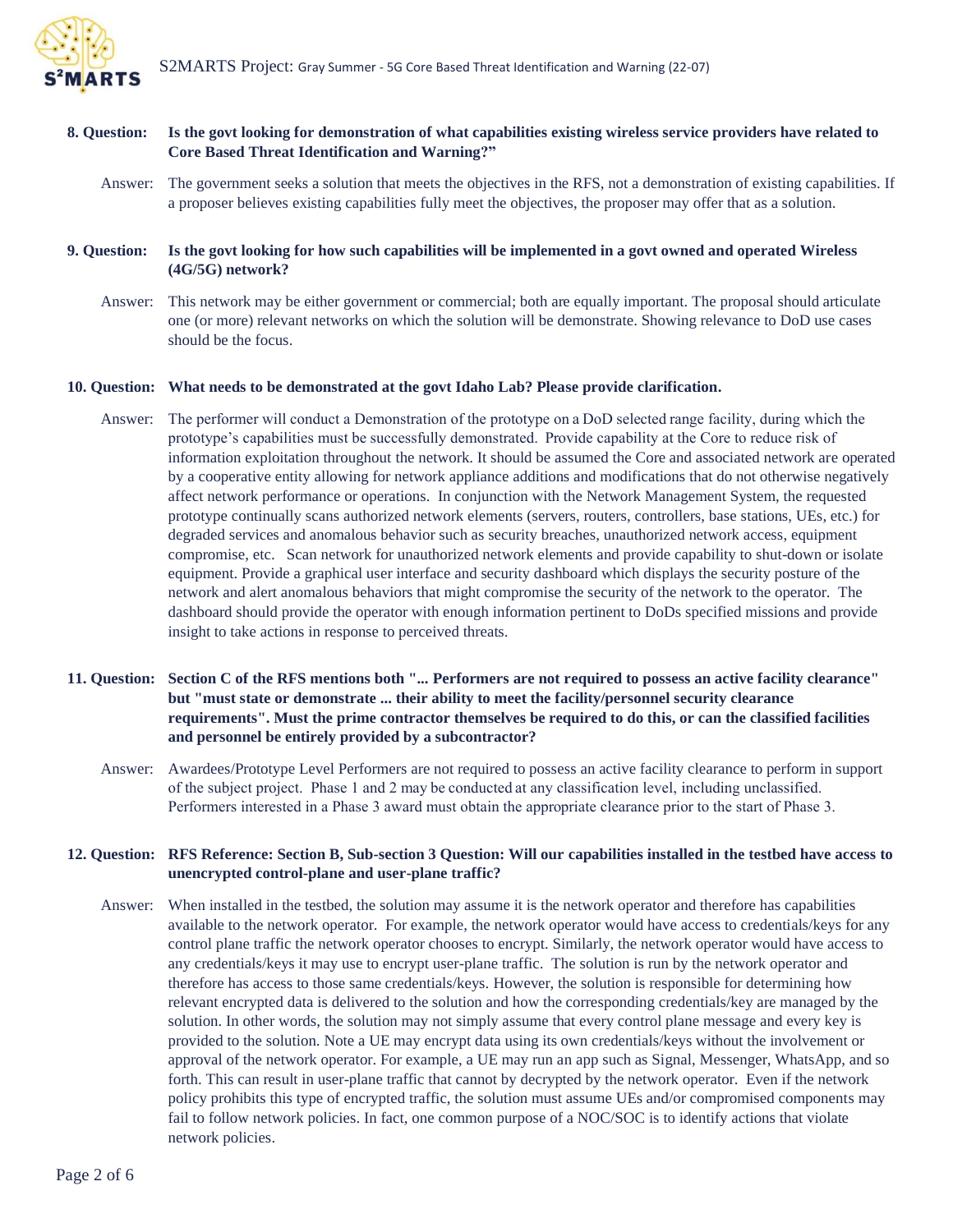

- **13. Question: RFS Reference: Section B, Sub-section 3 Question: Can the Government help bound the scope of UE scanning? (a) Can we assume that the UEs are under the control of the Government? (b) What OSs should be considered e.g. iOS, Android, Windows, Linux, etc.? (c) How many UEs should be considered?** 
	- Answer: This varies depending on the network itself. The NOC/SOC for a network spanning a large geographic region would expect a different number of UEs than a network intended for a small expeditionary command post. The demonstration should identify a use case and illustrate with UE numbers (real as well as simulated) relevant to that use case.
- **14. Question: RFS Reference: Section B, Sub-section 3, "Prototype Attributes", bullet 1, sub-bullet 1 Question: The RFS states "In conjunction with the Network Management System, the requested prototype continually scans authorized network elements..." What is an authorized network element? If the statement means that the prototype should scan only elements that the prototype or the user are authorized to scan, then what provides a determination for a network element being authorized or unauthorized to scan?** 
	- Answer: The network policy determines what is an unauthorized element based on its behaviors. Behavior may include activities such as overt attempts by unauthorized users to gain access to the network; authorized users to gain access to restricted network services or elements; repeated or abnormal attempts to request services or subvert commands from the network, etc. The following examples are illustrative, not prescriptive and may not apply to your solution. An unauthorized element could be a UE that lacks the appropriate credentials, has its credentials expired, or has behaved in a way that should exclude it from the network. An unauthorized element could be a server attempting to act as part of the network MEC. An unauthorized element could be a router/switch/device that was not expected to be part of the core network or was incorrectly installed on the network. The NOC/SOC is intended to help network operators understand the threats present and provide actionable information. What the network operator believes/expects to be elements of the network may not always correspond to what elements are actually part of the network.
- **15. Question: RFS Reference: Section B, Sub-section 3 Question: Should we plan to use existing compute, storage, and networking resources or should we provide our own? If the former, then can the Government provide resource limits per data center?** 
	- Answer: The prototype should provide the resources necessary for the proposed solution.
- **16. Question: RFS Reference: Section B, Sub-section 5 Project Deliverables Question: Can the Government specify the individuals or distribution list to submit electronic deliverables to?**

Answer: This will be addressed upon award(s).

- **17. Question: RFS Reference: Section B, Sub-section 5 Project Deliverables Question: Shipping timelines are subject to external variables (supply chain, pandemic, natural disaster, etc) outside of the control of the Government and Contractor. In some cases, deliverables that are shipped may arrive during non-working times to Government sites or may be delayed/lost at no fault of the Government or Contractor. Can the Government specify how the delivery of physical deliverables will be evaluated for timely submission (date of shipping, window of receipt, etc.)?** 
	- Answer: The proposal should clearly identify any supply chain risks and those will vary with the proposed solution. For example, a solution that is dependent upon procuring a specific piece of critical hardware has a different supply chain risk than a solution that is a pure software-based solution.
- **18. Question: RFS Reference: Section E, Sub-section 5. Contents of Pricing Response Question: Can the Government specify whether all three phases of the RFS should be priced in the pricing response?**

Answer: Cost proposal should cover Phase 1 & 2.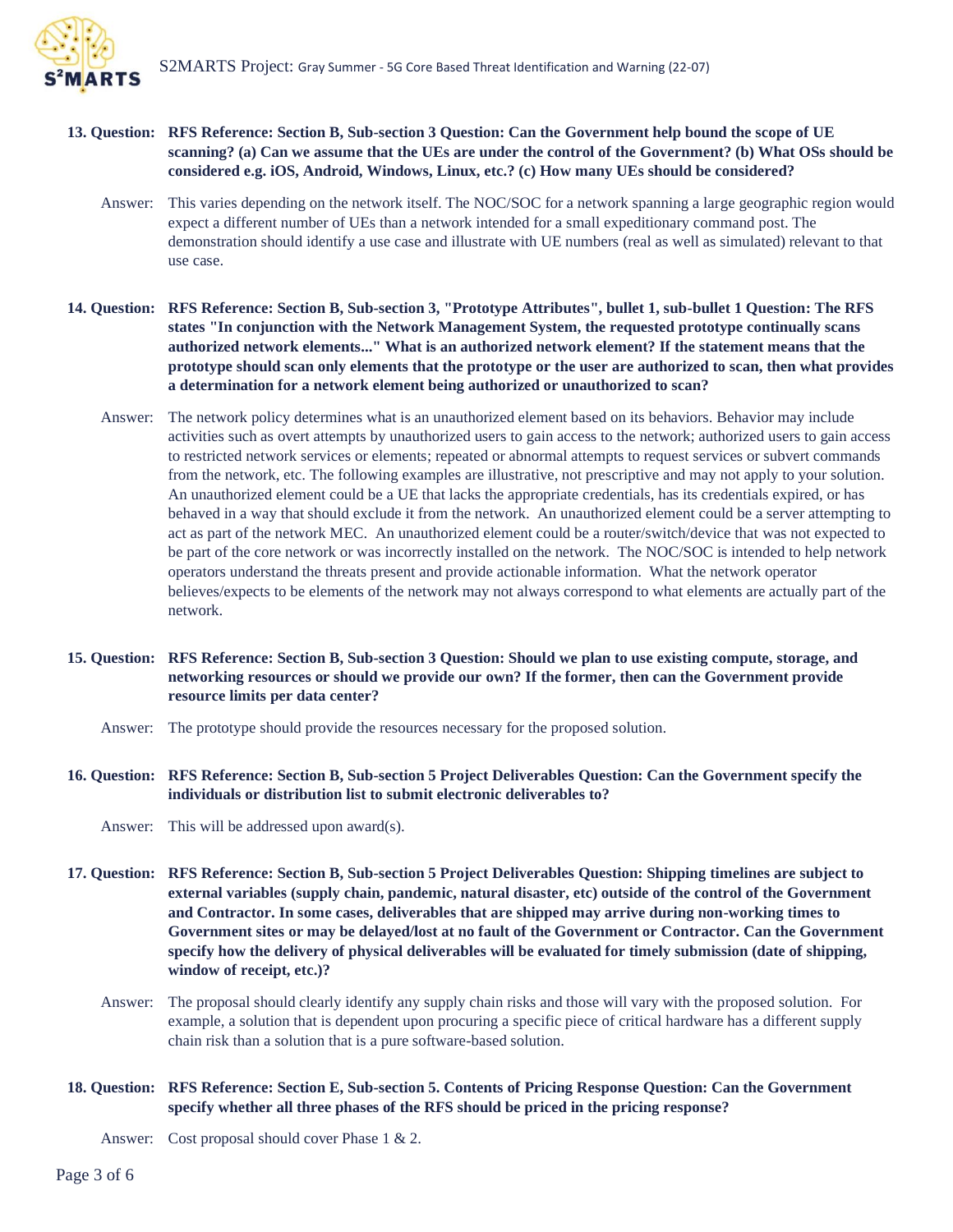

# **19. Question: RFS Reference: Section V, Sub-section 5. Project Deliverables Question: Can the Government confirm that Project Deliverable 8: Final Prototype Deliverable should only be delivered in Phase 3?**

- Answer: Phase 2 will include a prototype demonstration and potential for a down select at month 12.  During Phase 2, selected Awardees will begin the prototype production and test and evaluation process for transition.
- **20. Question: RFS Reference: Section B, Sub-section 3, "Specifications", bullet 1 Question: The RFS states "The scope of required scanning... including but not limited to: peer-Core Networks (e.g. through roaming partners, Managed Virtual Network Operator (MVNO) relationships, etc.)" Are we to assume that these peer-Core Networks are also operated cooperatively allowing for network appliance additions and modifications, per RFS Section B, Sub-section 3, "Prototype Attributes", sentence 2 "It should be assumed the Core and associated network are operated by a cooperative entity allowing for network appliance additions and modifications..." If yes, then would remote access be granted into these peer networks?**
	- Answer: You should NOT assume a peer network allows network appliance additions and modifications. Proposals should assume the (home/primary/main) network is operated in a manner that allows for network appliance additions and modifications, but this does not necessarily extend to peers. For example, a peer network could be operated by the same entity, could be the network of a coalition partner, or commercial competitor. For example, a coalition partner may not be willing to add hardware and in some cases, it may not be in the government's interest to provide that hardware to a partner. It is not reasonable to assume the peer network would also support adding new appliances to their network. It is reasonable and appropriate to assume there is a decreased capability when a peer network limits what additions will be allowed.
- **21. Question: RFS Reference: Section B, Sub-section 3 Question: What is the size and scope of the testbed to use for solutioning and pricing purposes? (a) Number of data centers and their use, e.g. mobile core, mobile edge, application servers, combination thereof, etc. (b) Number of physical servers, VMs, containers, NFs, and applications per data center? (c) Number of gNBs, eNBs, and UEs? (d) Hypervisor technology? (e) Is any part of the system under consideration hosted in a public cloud? (f) Is an IMS present? (g) Can the Government provide a real or notional diagram of the lab?**
	- Answer: This varies depending on the network itself. The NOC/SOC for a network spanning a large geographic region would comprise a greater physical and digital footprint than a network intended for a small expeditionary command post. The demonstration should identify a use case and illustrate with infrastructures (real as well as simulated) relevant to that use case.

# **22. Question: RFS Reference: Section B, Sub-section 3 Questions: Can the Government describe the current RAN implementations and capabilities?**

- Answer: There is no specific RAN implementation associated with this RFS. The solution should be designed to work in one or more 5G networks that could reasonably be considered relevant to DoD use cases. One should assume any RAN is compliant with 3GPP standards.
- **23. Question: RFS Reference: Section B, Sub-section 3 Question: What capabilities exist in the testbed for solutioning and pricing purposes? Continuous monitoring of control-plane and user-plane traffic; zero trust features; traffic generation and test measurement equipment; log movement, aggregation, normalization, storage, and analysis; FW for metadata/events generation; etc.**
	- Answer: For budget and planning purposes, proposals should assume the range facility will be a DoD provided range at Idaho National Laboratory.  Range facilities may vary and will be determined as part of an award.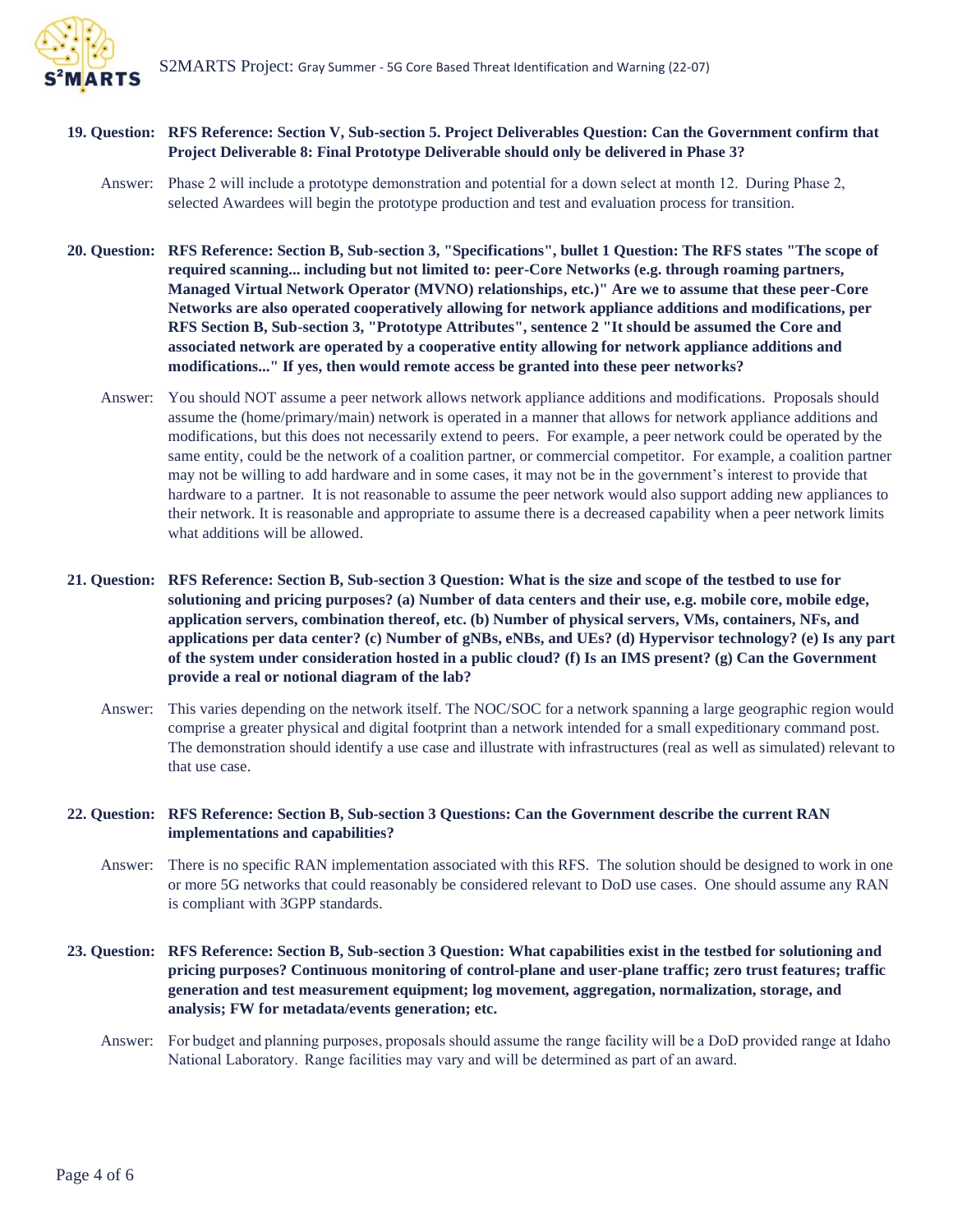

- **24. Question: RFS Reference: Instructions, 4. Contents of Response a. Compliance Question: The compliance section states, "In addition to the mandatory representation included as Attachment 1, respondents must include the following statement within the Compliance section (with the applicable answer checked):" Can the Government confirm that the referenced Attachment 1 is the solicitation file titled "Attachment-A\_Mandatory-Section-889-Representation-1"? Can the Government provide instructions for completed Attachment 1 submission to indicate whether it can be a separate file from the Technical response volume, or whether it should be attached consecutively to the Technical response volume?**
	- Answer: Yes, it is. The document will need to be checked as to whether or not you will or will not provide covered telecommunications equipment or services and signed by the company. Yes, it can be provided as a separate attachment.
- **25. Question: RFS Reference: Instructions, 3 Phased Approach Question: Can the Government clarify the places of performance for the work by phase?**
	- Answer: For budget and planning purposes, proposals should assume the range facility will be a DoD provided range at Idaho National Laboratory.  Range facilities may vary and will be determined as part of an award.
- **26. Question: RFS Reference: Instructions, C Question: The RFS states that key performer and sub performer personnel assigned work under the agreement shall at a minimum be U.S. citizens and have a valid TS/SCI clearance as required. Given that sub performers may provide commercial tools to the Key Performer for integration, the requirement for sub performers to have TS/SCI may limit the solution and may not benefit the Government. For example, a sub performer may only provide tools, equipment, or software for the performer to integrate into the full solution and will not need to access classified facilities and material in that transaction. Can the Government modify the security clearance requirement to require clearance requirements only for individuals who require access to classified materials and facilities?**
	- Answer: Awardees/Prototype Level Performers are not required to possess an active facility clearance to perform in support of the subject project. Phase 1 and 2 may be conducted at any classification level, including unclassified.  Performers interested in a Phase 3 award must obtain the appropriate clearance prior to the start of Phase 3.
- **27. Question: RFS Reference: Instructions, 4.A Question: Are all prime contractors and their teammates required to submit Standard Form 328 (Certificate Pertaining to Foreign Interest) or is this form only necessary if the company has a FOCI to disclose?**
	- Answer: The Standard Form 328 is only necessary if the prime or subcontractor have FOCI to disclose.

### **28. Question: RFS Reference: Instructions, C Question: Can the Government define the scope and type of NATO information access required?**

Answer: Please provide reference, do not see reference to NATO information in RFS, Section C.